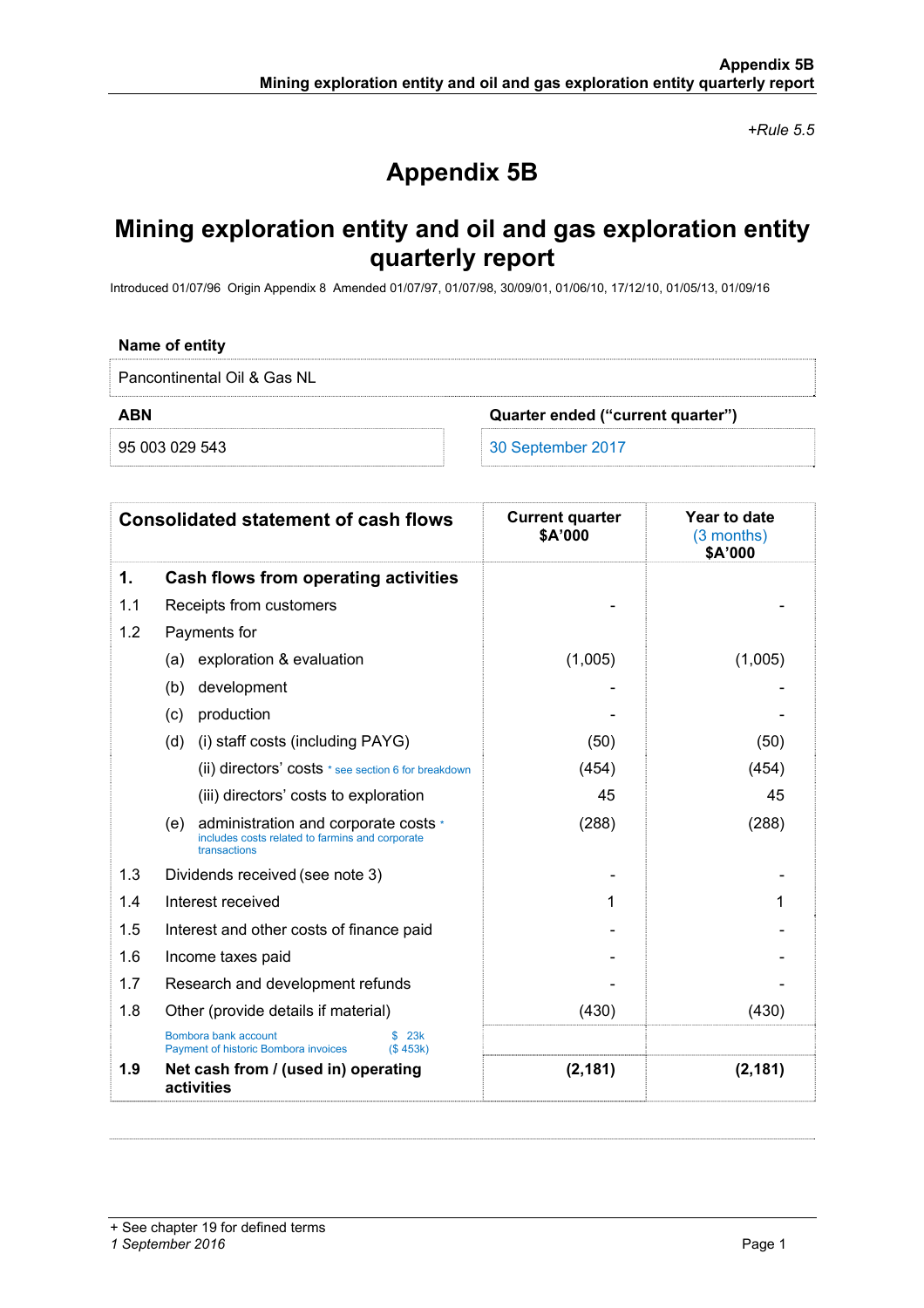#### **Appendix 5B Mining exploration entity and oil and gas exploration entity quarterly report**

|     | <b>Consolidated statement of cash flows</b>                                                               | <b>Current quarter</b><br>\$A'000 | Year to date<br>(3 months)<br>\$A'000 |
|-----|-----------------------------------------------------------------------------------------------------------|-----------------------------------|---------------------------------------|
| 2.  | Cash flows from investing activities                                                                      |                                   |                                       |
| 2.1 | Payments to acquire:                                                                                      |                                   |                                       |
|     | property, plant and equipment<br>(a)                                                                      |                                   |                                       |
|     | tenements (see item 10)<br>(b)                                                                            |                                   |                                       |
|     | investments<br>(c)                                                                                        |                                   |                                       |
|     | (d)<br>other non-current assets                                                                           |                                   |                                       |
| 2.2 | Proceeds from the disposal of:                                                                            |                                   |                                       |
|     | property, plant and equipment<br>(a)                                                                      |                                   |                                       |
|     | tenements (see item 10)<br>(b)                                                                            |                                   |                                       |
|     | investments<br>(c)                                                                                        |                                   |                                       |
|     | other non-current assets<br>(d)                                                                           |                                   |                                       |
| 2.3 | Cash flows from loans to other entities                                                                   |                                   |                                       |
| 2.4 | Dividends received (see note 3)                                                                           |                                   |                                       |
| 2.5 | Other (provide details if material) Africa Energy<br>Corp. investment into Pancontinental Namibia Pty Ltd | 2,739                             | 2,739                                 |
| 2.6 | Net cash from / (used in) investing<br>activities                                                         | 2,739                             | 2,739                                 |

| 3.   | <b>Cash flows from financing activities</b>                                                                  |                                    |       |       |
|------|--------------------------------------------------------------------------------------------------------------|------------------------------------|-------|-------|
| 3.1  | Proceeds from issues of shares                                                                               |                                    | 2,000 | 2,000 |
| 3.2  | Proceeds from issue of convertible notes                                                                     |                                    |       |       |
| 3.3  | Proceeds from exercise of share options                                                                      |                                    |       |       |
| 3.4  | Transaction costs related to issues of<br>shares, convertible notes or options                               |                                    | (54)  | (54)  |
| 3.5  | Proceeds from borrowings                                                                                     |                                    |       |       |
| 3.6  | Repayment of borrowings                                                                                      |                                    |       |       |
| 3.7  | Transaction costs related to loans and<br>borrowings                                                         |                                    |       |       |
| 3.8  | Dividends paid                                                                                               |                                    |       |       |
| 3.9  | Other (provide details if material)                                                                          |                                    | (300) | (300) |
|      | <b>Payment of historic Bombora invoices</b><br>Corporate fee Bombora acquisition<br>\$2m capital raising fee | 80k)<br>(S<br>(S 100k)<br>(S 120k) |       |       |
| 3.10 | Net cash from / (used in) financing<br>activities                                                            |                                    | 1,646 | 1,646 |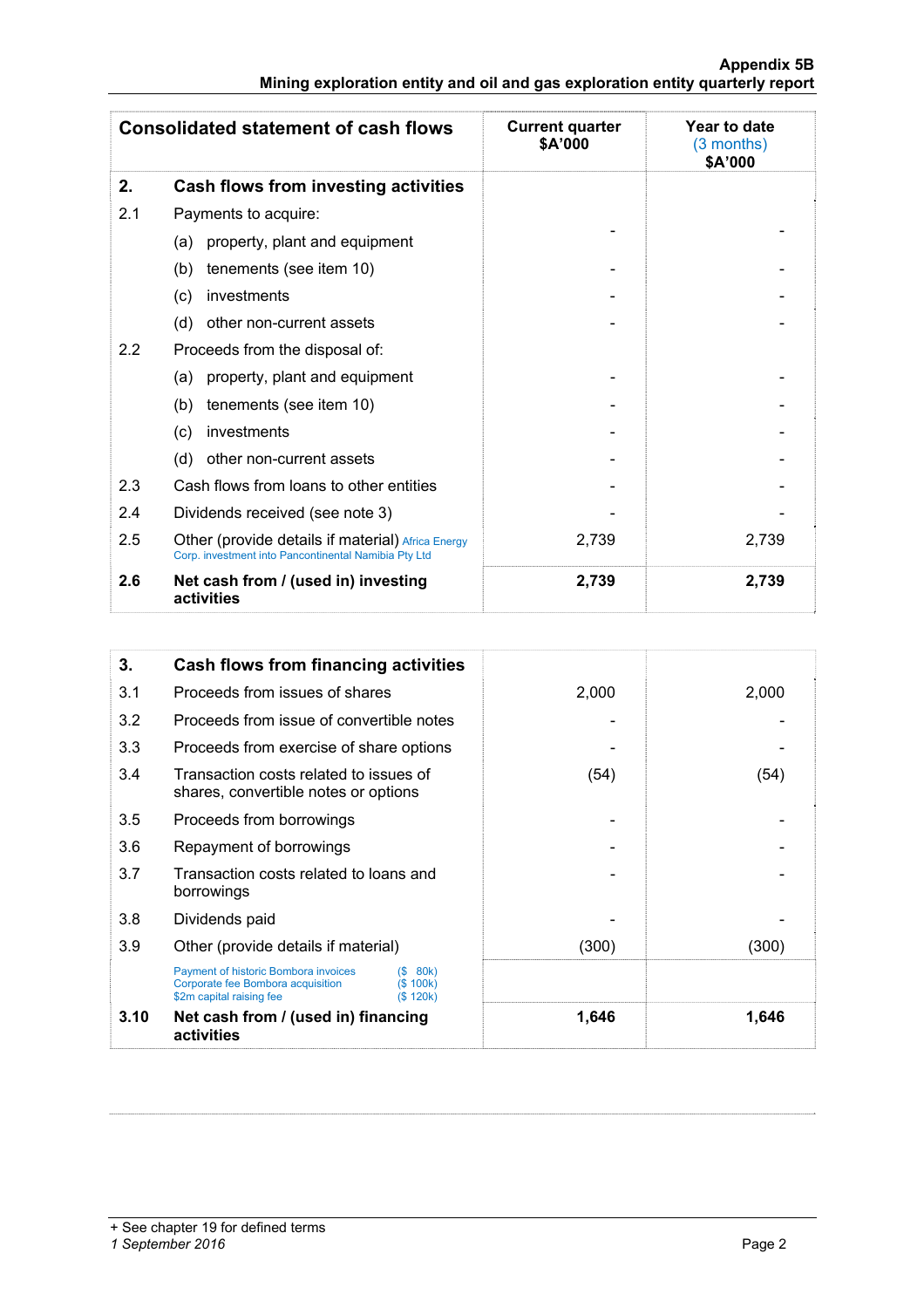| <b>Consolidated statement of cash flows</b> |                                                                          | <b>Current quarter</b><br>\$A'000 | Year to date<br>$(3$ months)<br>\$A'000 |
|---------------------------------------------|--------------------------------------------------------------------------|-----------------------------------|-----------------------------------------|
| 4.                                          | Net increase / (decrease) in cash and<br>cash equivalents for the period |                                   |                                         |
| 4.1                                         | Cash and cash equivalents at beginning of<br>period                      | 760                               | 760                                     |
| 4.2                                         | Net cash from / (used in) operating<br>activities (item 1.9 above)       | (2, 181)                          | (2, 181)                                |
| 4.3                                         | Net cash from / (used in) investing activities<br>item 2.6 above)        | 2,739                             | 2,739                                   |
| 4.4                                         | Net cash from / (used in) financing activities<br>item 3.10 above)       | 1.646                             | 1,646                                   |
| 4.5                                         | Effect of movement in exchange rates on<br>cash held                     | 64                                | 64                                      |
| 4.6                                         | Cash and cash equivalents at end of period                               | 3.028                             | 3,028                                   |

| 5.  | Reconciliation of cash and cash<br>equivalents<br>at the end of the quarter (as shown in the<br>consolidated statement of cash flows) to the<br>related items in the accounts | <b>Current quarter</b><br>\$A'000 | <b>Previous quarter</b><br>\$A'000 |
|-----|-------------------------------------------------------------------------------------------------------------------------------------------------------------------------------|-----------------------------------|------------------------------------|
| 5.1 | <b>Bank balances</b>                                                                                                                                                          | 3.008                             | 185                                |
| 5.2 | Call deposits                                                                                                                                                                 |                                   | 555                                |
| 5.3 | <b>Bank overdrafts</b>                                                                                                                                                        |                                   |                                    |
| 5.4 | Other (security deposits)                                                                                                                                                     | 20                                | 20                                 |
| 5.5 | Cash and cash equivalents at end of<br>quarter (should equal item 4.6 above)                                                                                                  | 3.028                             | 760                                |

| 6.  | Payments to directors of the entity and their associates                                                    |               | <b>Current quarter</b><br><b>\$A'000</b> |
|-----|-------------------------------------------------------------------------------------------------------------|---------------|------------------------------------------|
| 6.1 | Aggregate amount of payments to these parties included in item 1.2                                          |               | 454                                      |
| 6.2 | Aggregate amount of cash flow from loans to these parties included<br>in item $2.3$                         |               |                                          |
| 6.3 | Include below any explanation necessary to understand the transactions included in<br>items $6.1$ and $6.2$ |               |                                          |
|     | Material amounts included in 6.1:                                                                           |               |                                          |
|     | JD Begg lump sum contract payment<br><b>RB Rushworth settlement fee</b>                                     | 65k)<br>175k) |                                          |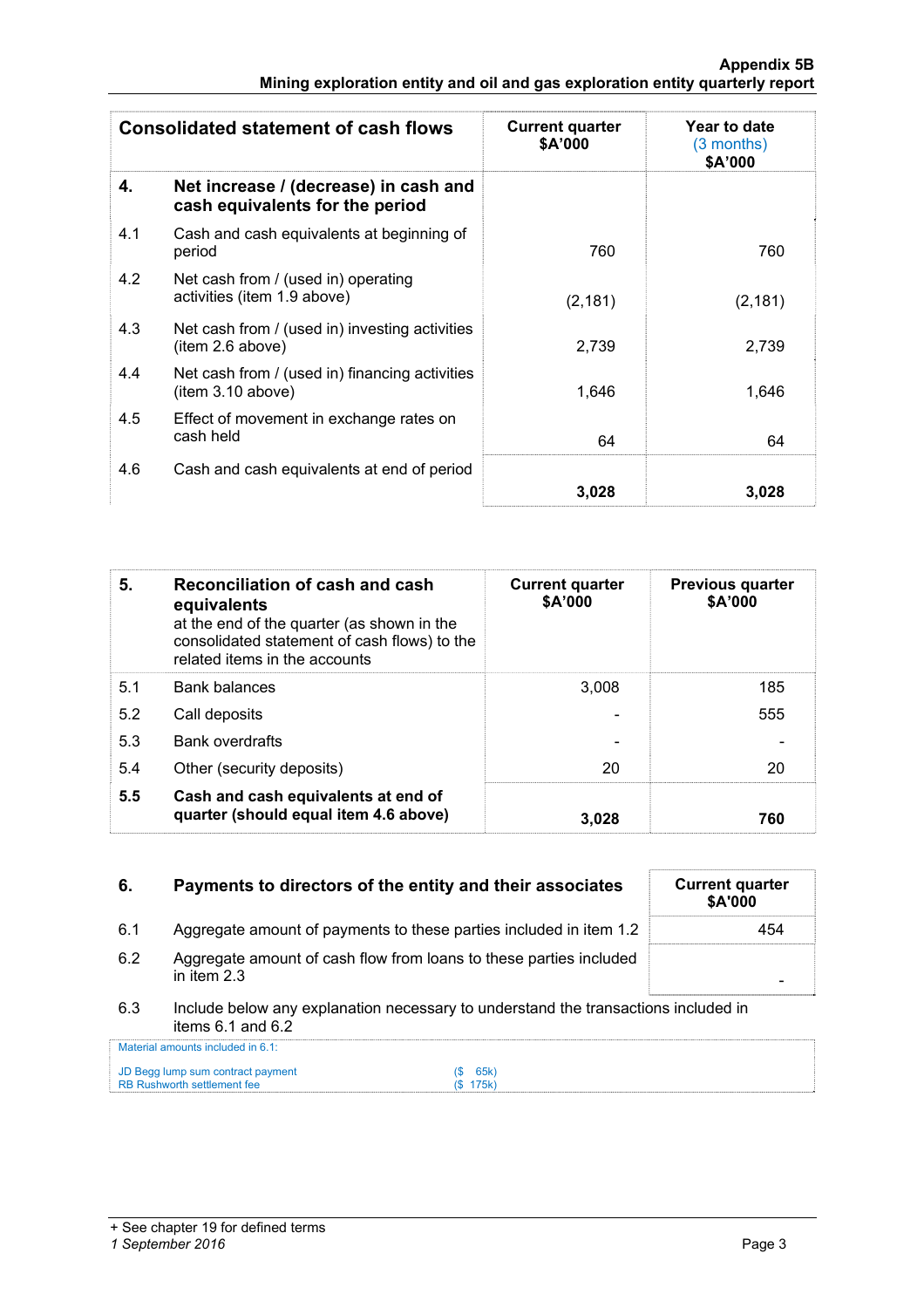| 7.  | Payments to related entities of the entity and their<br>associates                                                    | <b>Current quarter</b><br><b>\$A'000</b> |
|-----|-----------------------------------------------------------------------------------------------------------------------|------------------------------------------|
| 7.1 | Aggregate amount of payments to these parties included in item 1.2                                                    |                                          |
| 7.2 | Aggregate amount of cash flow from loans to these parties included<br>in item $2.3$                                   |                                          |
|     | المزام والمراجعين ولمتحافظ والمستحيط والمستقطع والمستنب والمستواد ومعتر والمتحاول والمستحي والمتحار والمسارا والمسارا |                                          |

- 7.3 Include below any explanation necessary to understand the transactions included in items 7.1 and 7.2
- **8. Financing facilities available** *Add notes as necessary for an understanding of the position*
- 8.1 Loan facilities
- 8.2 Credit standby arrangements
- 8.3 Other (please specify)

| <b>Total facility amount</b><br>at quarter end<br>\$A'000 | Amount drawn at<br>quarter end<br>\$A'000 |
|-----------------------------------------------------------|-------------------------------------------|
|                                                           |                                           |
|                                                           |                                           |
|                                                           |                                           |

8.4 Include below a description of each facility above, including the lender, interest rate and whether it is secured or unsecured. If any additional facilities have been entered into or are proposed to be entered into after quarter end, include details of those facilities as well.

| 9.  | <b>Estimated cash outflows for next quarter</b>                                                                     | \$A'000 |  |
|-----|---------------------------------------------------------------------------------------------------------------------|---------|--|
| 9.1 | Exploration and evaluation                                                                                          | 206     |  |
| 9.2 | Development                                                                                                         |         |  |
| 9.3 | Production                                                                                                          |         |  |
| 9.4 | Staff costs (including PAYG)                                                                                        | 65      |  |
|     | <b>Directors</b> * includes additional consulting time from NEDs due to active<br>drill programmes and new ventures | 171     |  |
| 9.5 | Administration and corporate costs                                                                                  | 179     |  |
| 9.6 | Other (provide details if material)                                                                                 | 42      |  |
| 9.7 | <b>Total estimated cash outflows</b>                                                                                | 663     |  |